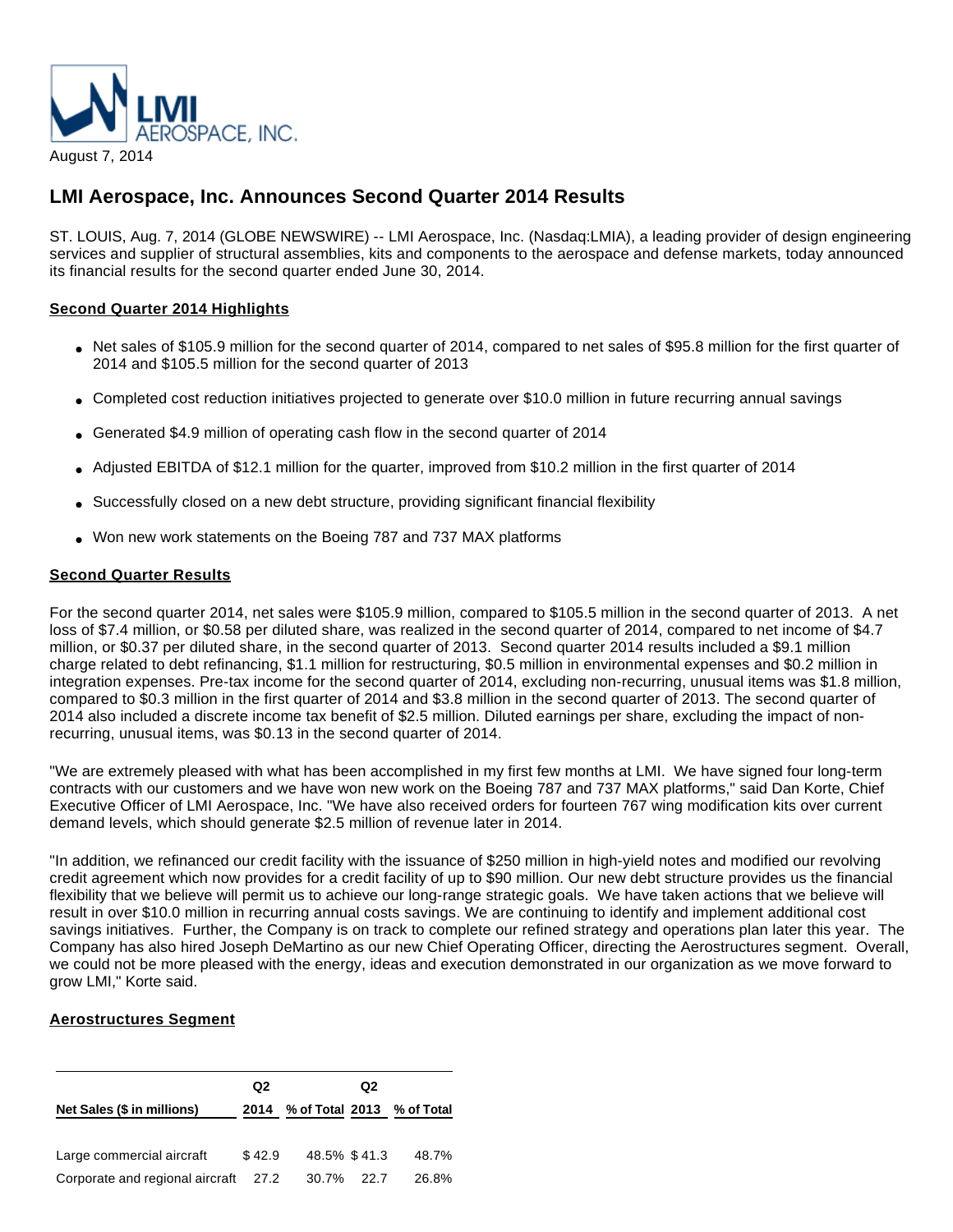| Military | 11.7 | 13.2% 14.0 | 16.5%                       |
|----------|------|------------|-----------------------------|
| Other    |      |            | $6.7$ $7.6\%$ $6.8$ $8.0\%$ |
| Total    |      |            | \$88.5 100.0% \$84.8 100.0% |

Aerostructures revenue increased 4.4 percent from \$84.8 million in the second quarter of 2013 to \$88.5 million in the second quarter of 2014, driven primarily by growth in our sales in both corporate and regional and large commercial aircraft, partially offset by a decrease in sales in our military programs.

Net sales of large commercial aircraft products increased 3.9 percent during the second quarter of 2014. Growth in the Boeing 737 and 787 platforms contributed increases of \$3.0 million and \$2.0 million over the prior year quarter. These increases were partially offset by decreases in the sale of Boeing 767 wing modification products and Boeing 747 platform of \$1.6 million and \$2.4 million, respectively. Our largest sector growth was the \$4.5 million for corporate and regional aircraft, which was primarily due to increased tooling revenue related to a development program of \$2.0 million in addition to a \$2.0 million increase in revenues on the Gulfstream G650 aircraft. Net sales of military products declined \$1.5 million due to lower demand on the Black Hawk program.

The segment generated gross profit of \$15.9 million, or 18.0 percent of net sales, in the second quarter of 2014 versus \$19.1 million, or 22.5 percent of net sales, in the second quarter of 2013. Increased tooling revenue at low margins contributed to the decline in gross profit margin. Additionally, unfavorable product sales mix and lower production levels adversely impacted gross profit in the quarter.

Selling, general and administrative expenses were \$12.7 million in the second quarter of 2014 versus \$3.4 million in the second quarter of 2013. The difference in selling, general and administrative expenses year over year was primarily related to a favorable one-time write off of a contingent consideration liability of \$8.0 million in the second quarter of 2013. The second quarter of 2014 included restructuring charges of \$1.1 million and environmental expenses of \$0.5 million. Excluding these unusual costs, selling, general and administrative expenses would have declined \$0.2 million in the second quarter of 2014 versus the prior-year period.

# **Engineering Services Segment**

|                                 | Q2     |                                 | Q <sub>2</sub> |        |
|---------------------------------|--------|---------------------------------|----------------|--------|
| Net Sales (\$ in millions)      |        | 2014 % of Total 2013 % of Total |                |        |
| Large commercial aircraft       | \$8.6  | 48.3%                           | \$9.0          | 41.9%  |
| Corporate and regional aircraft | 5.1    | 28.7%                           | 4.4            | 20.5%  |
| Military                        | 2.1    | 11.8%                           | 4.6            | 21.4%  |
| Other                           | 2.0    | 11.2%                           | 3.5            | 16.2%  |
| Total                           | \$17.8 | 100.0% \$21.5                   |                | 100.0% |

Engineering Services revenue decreased 17.2 percent from \$21.5 million in the second quarter of 2013 to \$17.8 million in the second quarter of 2014, driven primarily by reductions in sales in our military and other programs.

Net sales for large commercial aircraft declined \$0.4 million from the prior year quarter, as a result of a decline of \$1.5 million in revenues on the Nacelle program, partially offset by increases in maintenance, repair, and overhaul revenue of \$0.8 million. Net sales of services related to corporate and regional aircraft increased 15.9 percent, primarily related to support of the Bombardier L-85 program. Net sales of services for military programs were down \$2.5 million versus the prior year quarter due to the maturation of the Boeing Tanker program. Net sales related to design and delivery of tooling on various programs supporting commercial aircraft were down \$1.5 million primarily attributable to a reduction in tooling sales to Boeing.

Gross profit for the segment was \$3.2 million, or 18.0 percent of net sales, for the second quarter of 2014, compared to \$2.6 million, or 12.1 percent of net sales, for the prior year quarter. Although we had lower sales in the second quarter of 2014, our gross profit margin improved from the prior year period due to a \$1.2 million negative cumulative catch-up adjustment on longterm contracts that we recorded in the second quarter of 2013.

Selling, general and administrative expenses for the segment decreased from \$6.9 million in the second quarter of 2013 to \$2.2 million in the second quarter of 2014. The difference is primarily attributable to a one-time intangible asset impairment write-off of \$4.2 million recognized in the second quarter of 2013. Cost reduction activities have contributed to the remaining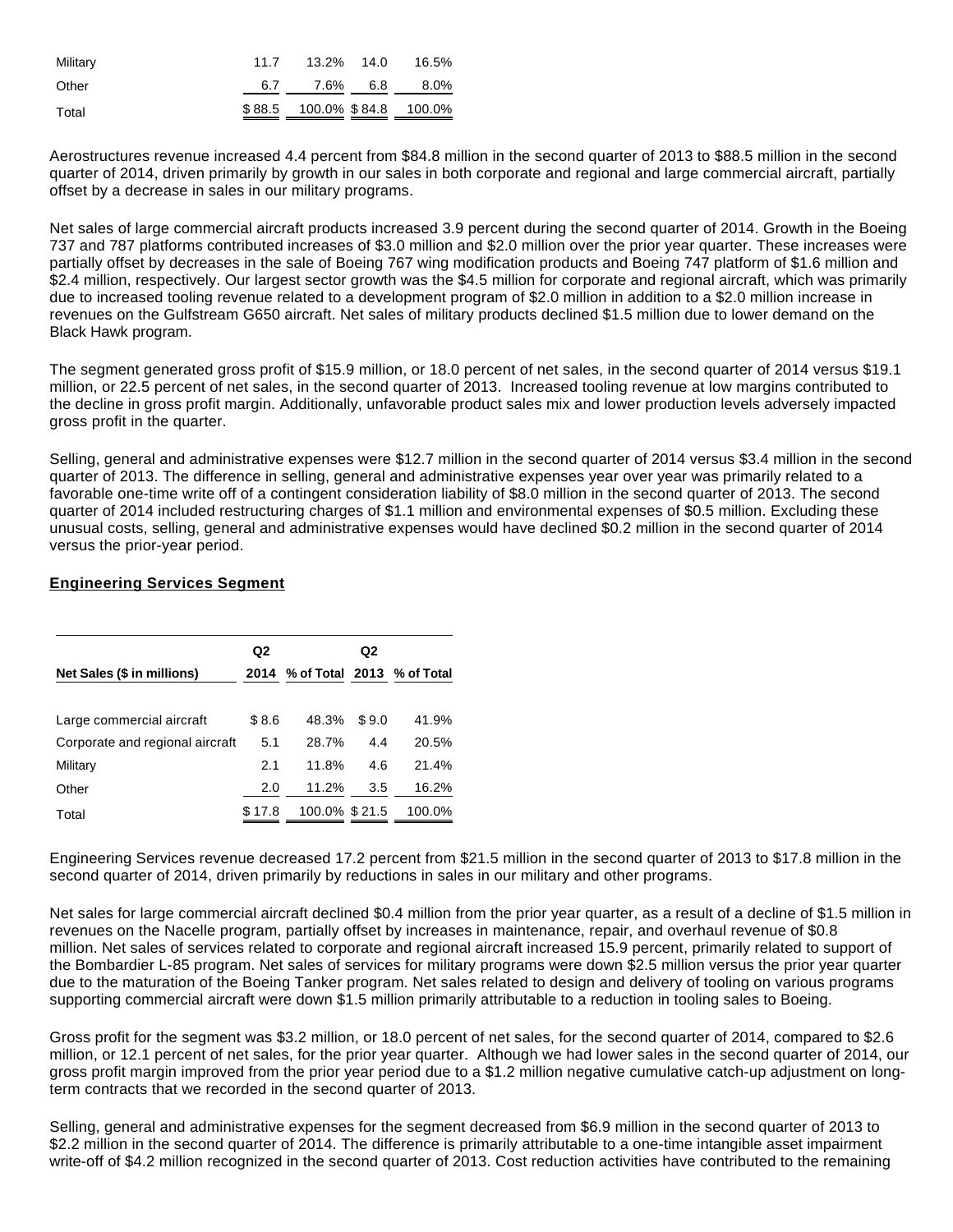\$0.5 million decrease in selling, general, and administrative expense.

## **Non-Segment**

Interest expense increased \$9.6 million in the second quarter of 2014 compared to the second quarter of 2013. The increase in interest expense is primarily due to a \$9.1 million write-off of debt financing costs related to the termination of the Company's long-term credit agreement and the modification of the Company's revolving credit agreement during the quarter ended June 30, 2014.

The Company recognized an income tax benefit for the three months ended June 30, 2014, of \$1.8 million, largely related to an income tax carry back.

The Company generated cash flow from operations of \$4.9 million in the second quarter of 2014 and funded capital expenditures of \$2.9 million, resulting in positive free cash flow of \$2.0 million.

Backlog at June 30, 2014, was \$408.9 million compared to \$421.0 million at June 30, 2013, due to timing of customer orders.

### **Financial Outlook for 2014**

As previously announced, the Company is conducting a thorough review of its strategy and operations, and as a result, will not be providing guidance at this time.

## **Conference Call and Webcast Information**

In connection with this release and as previously announced, LMI will hold a conference call today, August 7, 2014, at 9:00 A.M., CDT. LMI Chief Executive Officer Daniel G. Korte and Chief Financial Officer Cliff C. Stebe, Jr. will host the call. To participate in the call, please dial 866-307-3343 approximately five minutes before the conference call time stated above.

 A live webcast of the call can be accessed directly from LMI Aerospace website at [http://ir.lmiaerospace.com/events.cfm](http://www.globenewswire.com/newsroom/ctr?d=10093511&l=26&u=http%3A%2F%2Fir.lmiaerospace.com%2Fevents.cfm) and clicking on the appropriate link. A recording of the call will be available for a limited time on the Company's website upon completion of the call.

### **About LMI Aerospace**

LMI Aerospace, Inc. ("LMI") is a leading supplier of structural assemblies, kits and components and provider of design engineering services to the aerospace and defense markets. Through its Aerostructures segment, LMI primarily fabricates, machines, finishes, integrates, assembles and kits formed close tolerance aluminum, specialty alloy and composite components and higher level assemblies for use by the aerospace and defense industries. It manufactures more than 40,000 products for integration into a variety of aircraft platforms manufactured by leading original equipment manufacturers and Tier 1 aerospace suppliers. Through its Engineering Services segment, LMI provides a complete range of design, engineering and program management services, supporting aircraft product lifecycles from conceptual design, analysis and certification through production support, fleet support and service life extensions via a complete turnkey engineering solution.

# **Cautionary Statements Regarding Forward-Looking Statements**

This news release includes forward-looking statements, including statements related to LMI's outlook for 2014 and beyond, and other statements based on current management expectations, estimates and projections. Such forward-looking statements are not guarantees and are inherently subject to various risks and uncertainties that could cause actual results and events differ materially from the forward-looking statements. These risks and uncertainties include, among other things, difficulties continuing to integrate Valent, less than expected reductions in cost, managing the increased leverage resulting from our notes and revolving credit facility, and complying with debt covenants with respect to such indebtedness, as well as those Risk Factors detailed in the Company's Annual Report on Form 10-K for the year ended December 31, 2013, and any risk factors set forth in our other filings with the Securities and Exchange Commission. The forward-looking statements included in this document are only made as of the date of this document and we disclaim any obligation to publicly update any forward-looking statement to reflect subsequent events or circumstances.

#### **LMI Aerospace, Inc.**

**Condensed Consolidated Balance Sheets**

(Amounts in thousands, except share and per share data)

(Unaudited)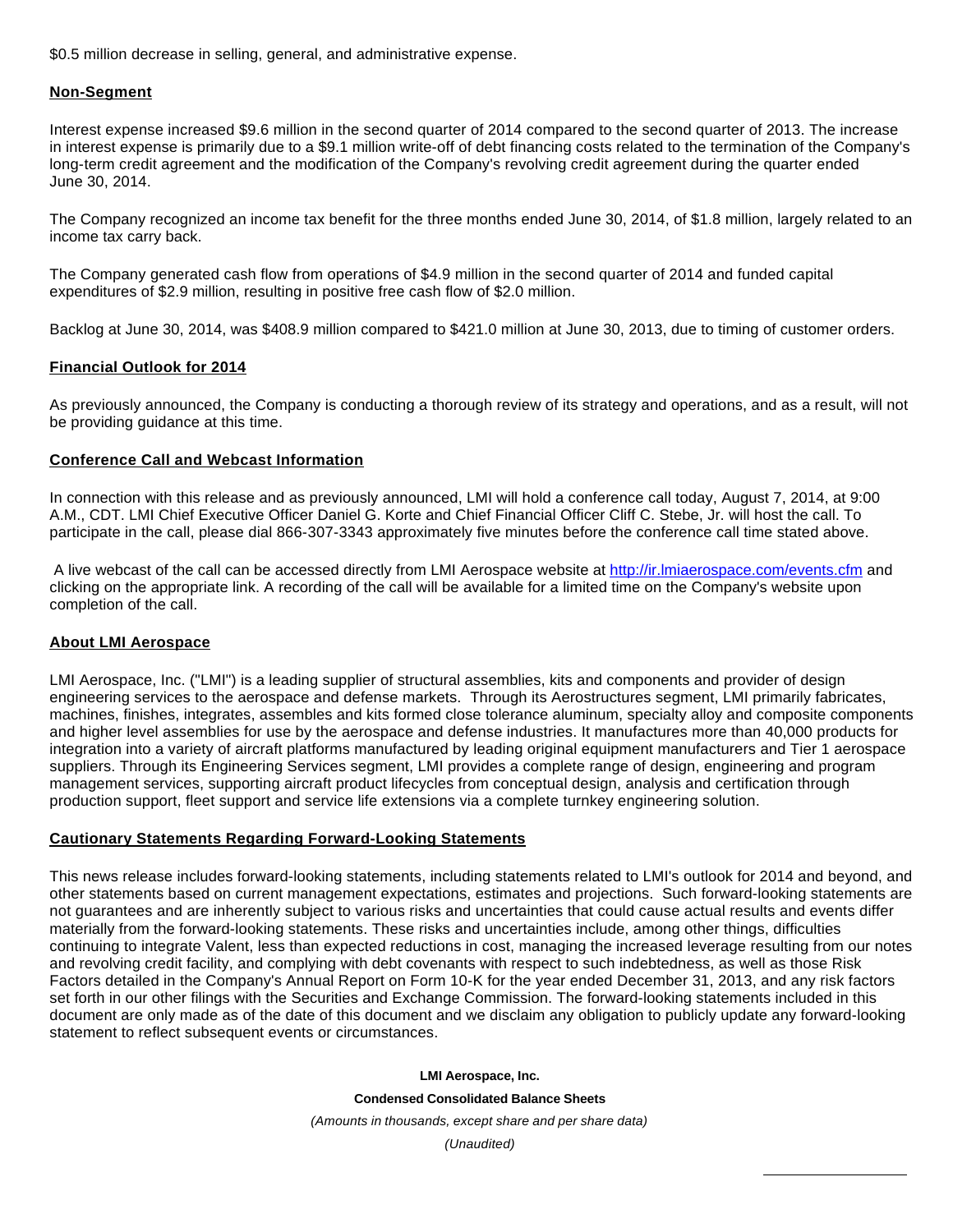|                                                                                                                                                                         | <b>June 30,</b> | <b>December</b><br>31, |
|-------------------------------------------------------------------------------------------------------------------------------------------------------------------------|-----------------|------------------------|
|                                                                                                                                                                         | 2014            | 2013                   |
| <b>Assets</b>                                                                                                                                                           |                 |                        |
| Current assets:                                                                                                                                                         |                 |                        |
| Cash and cash equivalents                                                                                                                                               | \$1,761         | \$1,572                |
| Trade accounts receivable, net                                                                                                                                          | 73,073          | 72,853                 |
| Inventories                                                                                                                                                             | 108,842         | 113,178                |
| Prepaid expenses and other current assets                                                                                                                               | 6,493           | 4,411                  |
| Deferred income taxes                                                                                                                                                   | 3,228           | 2,693                  |
| Total current assets                                                                                                                                                    | 193,397         | 194,707                |
| Property, plant and equipment, net                                                                                                                                      | 101,825         | 103,375                |
| Goodwill                                                                                                                                                                | 113,223         | 113,223                |
| Intangible assets, net                                                                                                                                                  | 53,203          | 55,465                 |
| Other assets                                                                                                                                                            | 11,583          | 13,281                 |
| <b>Total assets</b>                                                                                                                                                     | \$473,231       | \$480,051              |
| Liabilities and shareholders' equity                                                                                                                                    |                 |                        |
| <b>Current liabilities:</b>                                                                                                                                             |                 |                        |
| Accounts payable                                                                                                                                                        | \$18,951        | \$19,388               |
| Accrued expenses                                                                                                                                                        | 19,844          | 19,082                 |
| Current installments of long-term debt and capital lease obligations                                                                                                    | 3,121           | 5,242                  |
| <b>Total current liabilities</b>                                                                                                                                        | 41,916          | 43,712                 |
| Long-term debt and capital lease obligations, less current installments                                                                                                 | 286,323         | 285,369                |
| Other long-term liabilities                                                                                                                                             | 3,055           | 3,915                  |
| Deferred income taxes                                                                                                                                                   | 3,797           | 2,911                  |
| Total long-term liabilities                                                                                                                                             | 293,175         | 292,195                |
| Shareholders' equity:                                                                                                                                                   |                 |                        |
| Common stock, \$0.02 par value per share; authorized 28,000,000 shares; issued 13,049,981 and 12,873,208 shares<br>at June 30, 2014 and December 31, 2013, respectively | 261             | 257                    |
| Preferred stock, \$0.02 par value per share; authorized 2,000,000 shares; none issued at either date                                                                    |                 |                        |
| Additional paid-in capital                                                                                                                                              | 94,191          | 92,692                 |
| Accumulated other comprehensive loss                                                                                                                                    | 23              | (507)                  |
| Treasury stock, at cost, 37,921 and 22,321 shares at June 30, 2014 and December 31, 2013, respectively                                                                  | (385)           | (202)                  |
| Retained earnings                                                                                                                                                       | 44,050          | 51,904                 |
| Total shareholders' equity                                                                                                                                              | 138,140         | 144,144                |
| Total liabilities and shareholders' equity                                                                                                                              | \$473,231       | \$480,051              |

# **LMI Aerospace, Inc.**

# **Condensed Consolidated Statements of Comprehensive Income (Loss)**

(Amounts in thousands, except share and per share data) (Unaudited)

| <b>Three Months Ended</b><br><b>June 30.</b> |      | <b>Six Months Ended</b><br><b>June 30.</b> |      |
|----------------------------------------------|------|--------------------------------------------|------|
| 2014                                         | 2013 | 2014                                       | 2013 |
|                                              |      |                                            |      |
| \$87.172                                     |      | \$83,153 \$163,656 \$165,267               |      |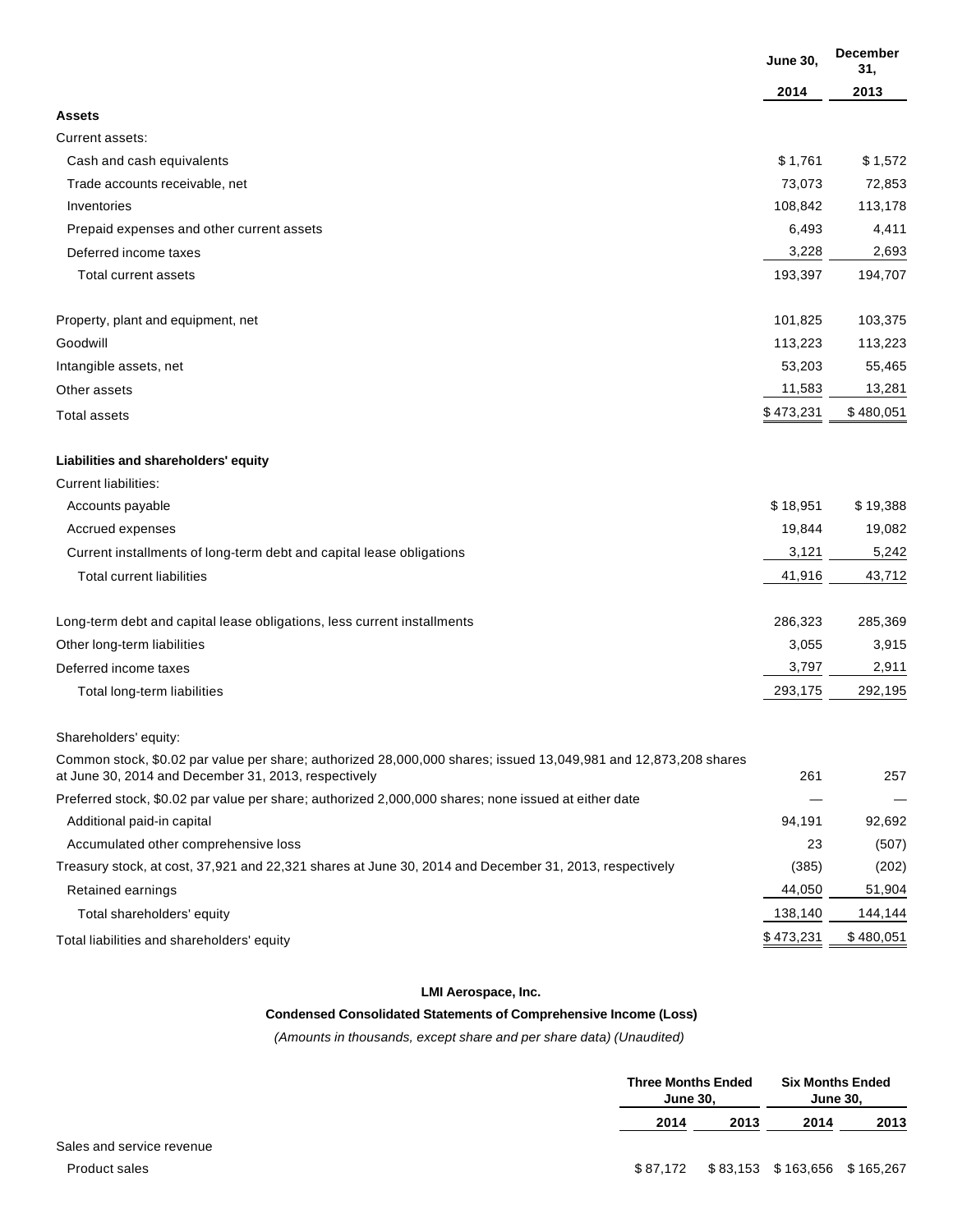| Service revenue                                                                                                                     | 18,765    | 22,312                                      | 38,032     | 46,264   |
|-------------------------------------------------------------------------------------------------------------------------------------|-----------|---------------------------------------------|------------|----------|
| Net sales                                                                                                                           | 105,937   | 105,465                                     | 201,688    | 211,531  |
| Cost of sales and service revenue                                                                                                   |           |                                             |            |          |
| Cost of product sales                                                                                                               | 71,535    | 63,592                                      | 133,635    | 128,730  |
| Cost of service revenue                                                                                                             | 15,268    | 20,032                                      | 31,458     | 40,906   |
| Cost of sales                                                                                                                       | 86,803    | 83,624                                      | 165,093    | 169,636  |
| Gross profit                                                                                                                        | 19,134    | 21,841                                      | 36,595     | 41,895   |
| Selling, general and administrative expenses                                                                                        | 13,810    | 14,098                                      | 27,154     | 28,079   |
| Contingent consideration write-off                                                                                                  |           | (7,950)                                     |            | (7, 950) |
| Intangible asset impairment                                                                                                         |           | 4,222                                       |            | 4,222    |
| Restructuring expense                                                                                                               | 1,095     |                                             | 1,523      |          |
| Income from operations                                                                                                              | 4,229     | 11,471                                      | 7,918      | 17,544   |
| Other (expense) income:                                                                                                             |           |                                             |            |          |
| Interest expense                                                                                                                    | (13, 595) | (4,044)                                     | (17, 854)  | (8, 157) |
| Other, net                                                                                                                          | 168       | (80)                                        | 280        | 400      |
| Total other expense                                                                                                                 | (13, 427) | (4, 124)                                    | (17, 574)  | (7, 757) |
| (Loss) income before income taxes                                                                                                   | (9, 198)  | 7,347                                       | (9,656)    | 9,787    |
| (Benefit) provision for income taxes                                                                                                | (1,787)   | 2,683                                       | (1,803)    | 3,286    |
| Net (loss) income                                                                                                                   | (7, 411)  | 4,664                                       | (7, 853)   | 6,501    |
| Other comprehensive loss:                                                                                                           |           |                                             |            |          |
| Change in foreign currency translation adjustment                                                                                   | 50        | (15)                                        | 94         | (137)    |
| Reclassification adjustment for losses on interest rate hedges included in net earnings, net of<br>tax of \$205, \$0, \$157 and \$0 | 360       |                                             | 278        |          |
| Unrealized gain/(loss) arising during period from interest rate hedges, net of tax of \$0, \$89, \$0<br>and (\$5)                   |           | 151                                         |            | (10)     |
| Total comprehensive (loss) income                                                                                                   | \$(7,001) | \$4,800                                     | \$ (7,481) | \$6,354  |
| Amounts per common share:                                                                                                           |           |                                             |            |          |
| Net (loss) income per common share                                                                                                  | \$(0.58)  | \$0.37                                      | \$ (0.62)  | \$0.52   |
| Net (loss) income per common share assuming dilution                                                                                | \$ (0.58) | \$0.37                                      | \$ (0.62)  | \$0.51   |
| Weighted average common shares outstanding                                                                                          |           | 12,709,014 12,612,389 12,686,541 12,597,381 |            |          |
| Weighted average dilutive common shares outstanding                                                                                 |           | 12,709,014 12,720,372 12,686,541 12,697,947 |            |          |

# **LMI Aerospace, Inc.**

# **Condensed Consolidated Statements of Cash Flows**

(Amounts in thousands)

(Unaudited)

# **Six Months Ended**

| <b>June 30.</b> |      |  |
|-----------------|------|--|
| 2014            | 2013 |  |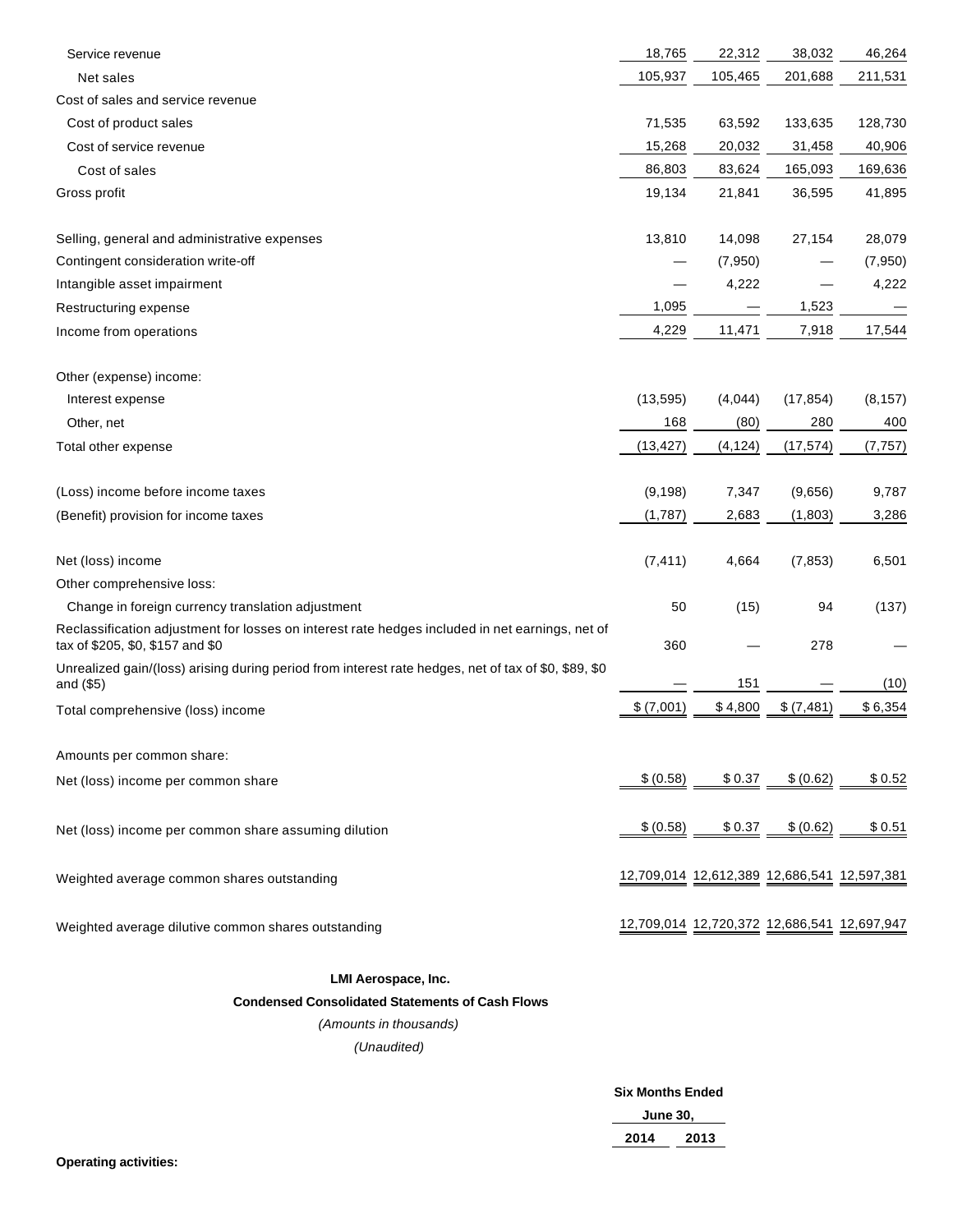| Net (loss) income                                                                               | $$(7,853)$ $$6,501$ |                       |
|-------------------------------------------------------------------------------------------------|---------------------|-----------------------|
| Adjustments to reconcile net (loss) income to net cash provided (used) by operating activities: |                     |                       |
| Depreciation and amortization                                                                   | 11,004              | 9,734                 |
| Contingent consideration write-off                                                              |                     | (7,950)               |
| Deferred taxes                                                                                  | (210)               | 2,915                 |
| Intangible asset impairment                                                                     |                     | 4,222                 |
| Restricted stock compensation                                                                   | 676                 | 753                   |
| Debt issuance cost write-off                                                                    | 8,340               |                       |
| Payments to settle interest rate derivatives                                                    | (793)               |                       |
| Other noncash items                                                                             | (166)               | (174)                 |
| Changes in operating assets and liabilities:                                                    |                     |                       |
| Accounts receivable                                                                             |                     | $(151)$ $(17,614)$    |
| Inventories                                                                                     |                     | 4,336 (14,691)        |
| Prepaid expenses and other assets                                                               | 1,507               | (263)                 |
| Current income taxes                                                                            | (1,762)             | 545                   |
| Accounts payable                                                                                | (817)               | (4,580)               |
| Accrued expenses                                                                                | 829                 | 3,033                 |
| Net cash provided (used) by operating activities                                                |                     | 14,940 (17,569)       |
| Investing activities:                                                                           |                     |                       |
| Additions to property, plant and equipment                                                      |                     | (7,785) (17,873)      |
| Proceeds from sale of property, plant, and equipment                                            | 981                 | 1,880                 |
| Net cash used by investing activities                                                           |                     | $(6,804)$ $(15,993)$  |
| <b>Financing activities:</b>                                                                    |                     |                       |
| Proceeds from issuance of debt                                                                  | 250,000             | 6,136                 |
| Principal payments on long-term debt and notes payable                                          | (224, 227)          | (2,376)               |
| Advances on revolving line of credit                                                            | 52,500              | 69,500                |
| Payments on revolving line of credit                                                            |                     | $(79,500)$ $(41,500)$ |
| Payments for debt issuance cost                                                                 | (6,692)             |                       |
| Other, net                                                                                      | (28)                | 9                     |
| Net cash (used) provided by financing activities                                                | (7, 947)            | 31,769                |
| Net increase (decrease) in cash and cash equivalents                                            | 189                 | (1,793)               |
| Cash and cash equivalents, beginning of period                                                  | 1,572               | 4,347                 |
| Cash and cash equivalents, end of period                                                        | <u>\$1,761</u>      | \$ 2,554              |
| Supplemental disclosure of noncash transactions:                                                |                     |                       |
| Defined contribution plan funding in Company stock                                              | \$848               | \$901                 |

### **LMI Aerospace, Inc.**

### **Selected Non-GAAP Disclosures**

(Amounts in thousands)

(Unaudited)

| <b>June 30,</b>      | Three Months Ended Six Months Ended<br><b>June 30.</b> |  |
|----------------------|--------------------------------------------------------|--|
| 2013<br>2014<br>2013 | 2014                                                   |  |

# **Non-GAAP Financial Information**

Adjusted Earnings Before Interest, Taxes, Depreciation and Amortization (EBITDA)(1):

| Net (loss) income            |         | $$(7,411)$ $$4,664$ $$(7,853)$ $$6,501$ |       |
|------------------------------|---------|-----------------------------------------|-------|
| Income tax (benefit) expense | (1.787) | 2,683 (1,803)                           | 3,286 |